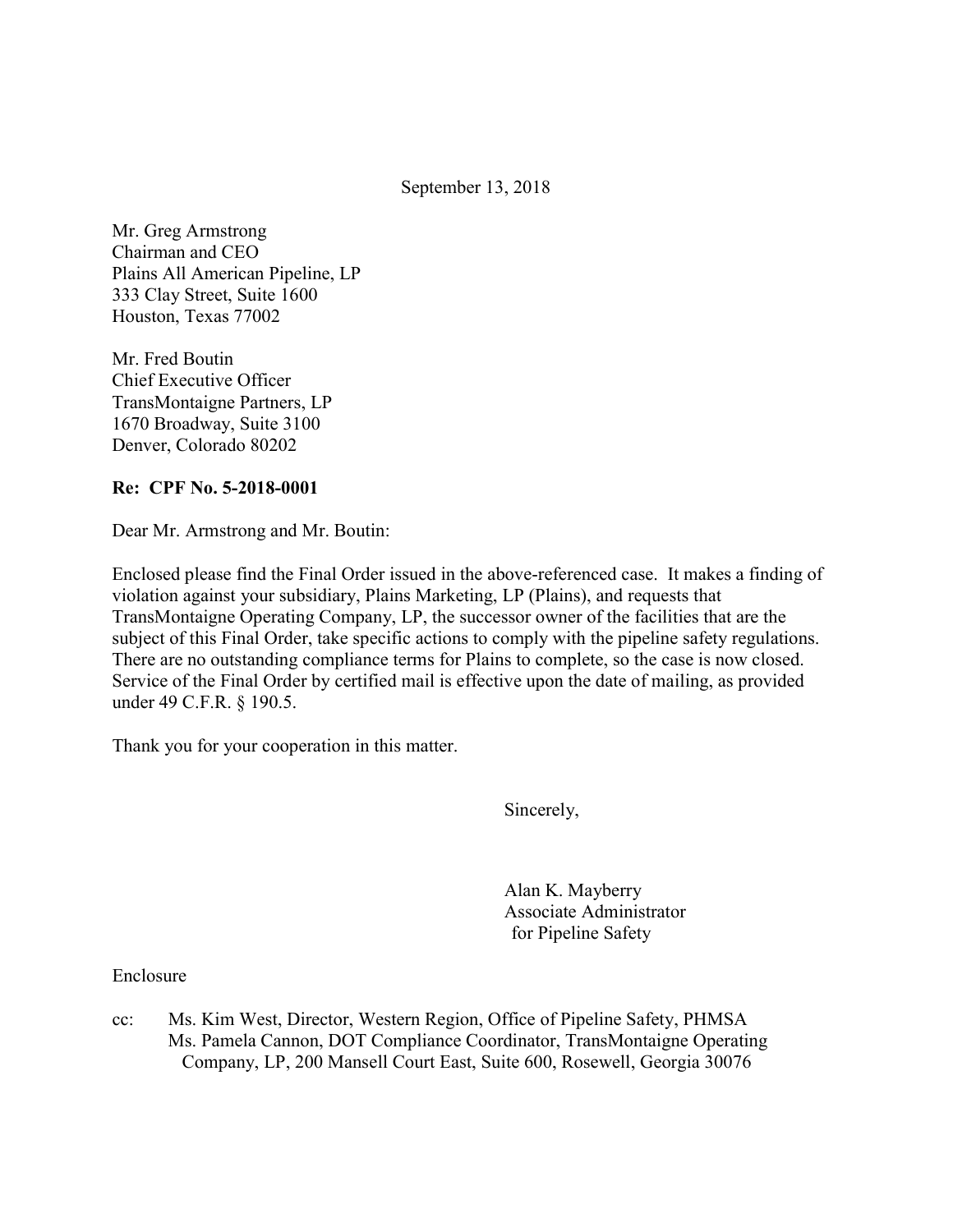### U.S. DEPARTMENT OF TRANSPORTATION PIPELINE AND HAZARDOUS MATERIALS SAFETY ADMINISTRATION OFFICE OF PIPELINE SAFETY WASHINGTON, D.C. 20590

| In the Matter of                                                                             |                     |
|----------------------------------------------------------------------------------------------|---------------------|
| Plains Marketing, LP,<br>a subsidiary of Plains All American Pipeline, LP,                   |                     |
| Respondent,                                                                                  | CPF No. 5-2018-0001 |
| and                                                                                          |                     |
| <b>TransMontaigne Operating Company, LP,</b><br>a subsidiary of TransMontaigne Partners, LP. |                     |

## FINAL ORDER

 From July 31, 2017, through August 3, 2017, pursuant to 49 U.S.C. § 60117, a representative of the Pipeline and Hazardous Materials Safety Administration (PHMSA), Office of Pipeline Safety (OPS), conducted an on-site pipeline safety inspection of the facilities and records of Plains Marketing, LP's (Plains or Respondent) six-inch gas distribution pipeline system that serves Martinex Terminal in Concord, California (Pipeline Facility). Plains Marketing, LP, is an operating subsidiary of Plains All American Pipeline,  $LP<sup>1</sup>$  On December 15, 2017, TransMontaigne Operating Company, LP (TransMontaigne) assumed ownership of the Pipeline Facility.<sup>2</sup> TransMontaigne is a subsidiary of TransMontaigne Partners, LP, a terminaling and transportation company that provides integrated terminaling, storage, transportation and related services for customers engaged in the distribution of petroleum products.<sup>3</sup>

As a result of the inspection, the Director, Western Region, OPS (Director), issued to

 $\overline{\phantom{a}}$ 

 $\overline{a}$ 

<sup>&</sup>lt;sup>1</sup> US SEC Form 10-K, Plains All American Pipeline, L.P., available at

https://www.sec.gov/Archives/edgar/data/1070423/000110465915013616/a14-25277 110k.htm (last accessed June 20, 2018).

<sup>&</sup>lt;sup>2</sup> TransMontaigne Press Release, *TransMontaigne Partners L.P. Announces Closing of Acquisition of Two West*  Coast Refined Product and Crude Oil Terminals from Plains All American Pipeline, L.P. available at West-Coast-Acquisition.12.18.2017.pdf (last accessed June 19, 2018). http://www.transmontaignepartners.com/wp-content/uploads/2017/12/Press-Release.TLP\_.-Announces-Closing-of-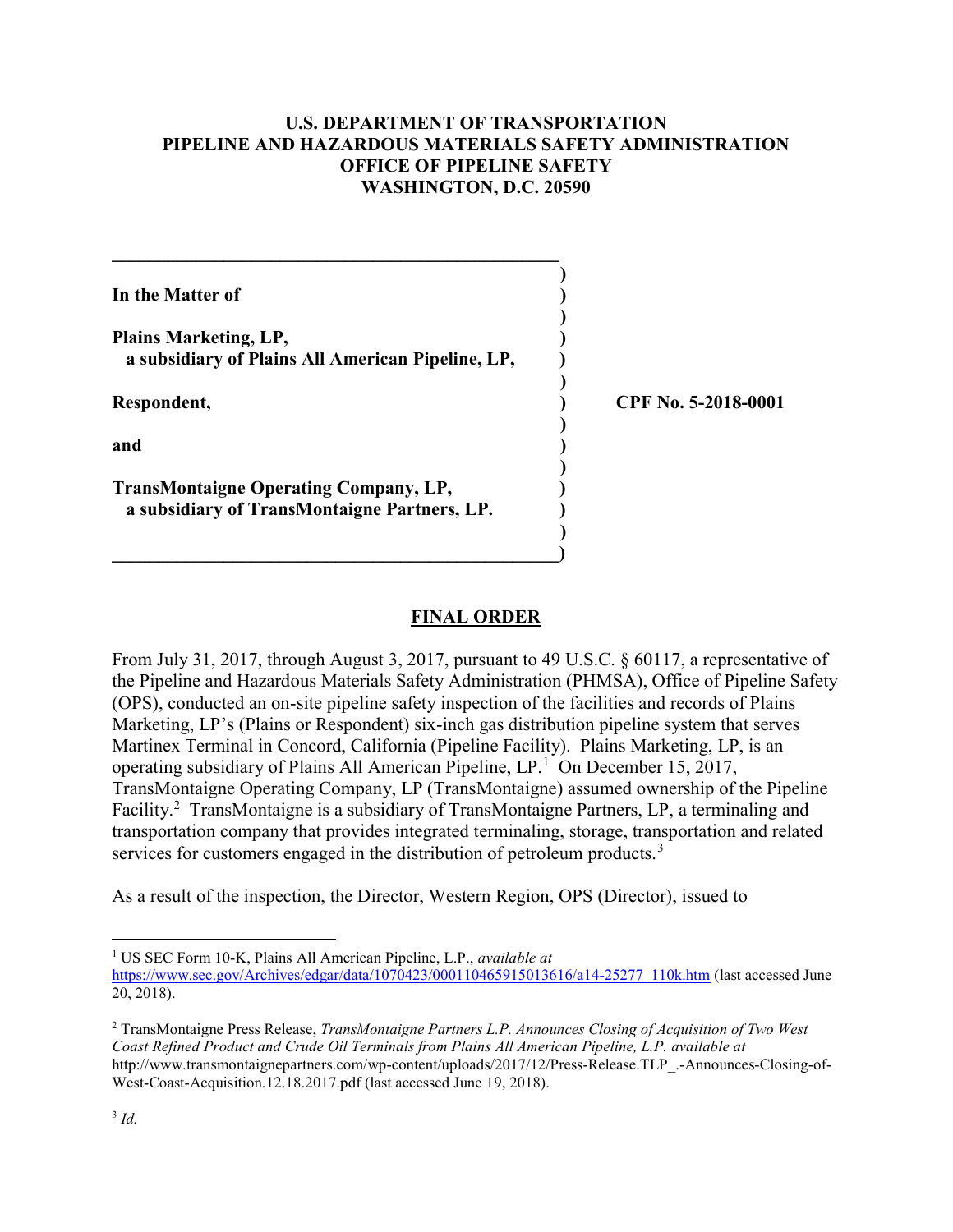Respondent, by letter dated January 17, 2018, a Notice of Probable Violation and Proposed Compliance Order (Notice), which also included warnings pursuant to 49 C.F.R. § 190.205. In accordance with 49 C.F.R. § 190.207, the Notice proposed finding that Plains had violated 49 C.F.R. § 192.625 and proposed ordering Respondent to take certain measures to correct the alleged violation. The warning items required no further action, but warned the operator to correct the probable violations or face possible future enforcement action.

 Plains responded to the Notice by letter dated February 21, 2018 (Response). The company did not contest the violation, noted that it no longer owned the Pipeline Facility, and provided information regarding the present ownership of the Pipeline Facility. Respondent did not request a hearing and therefore has waived its right to one.

# FINDING OF VIOLATION

 In its Response, Plains did not contest the allegation in the Notice that it violated 49 C.F.R. Part 192, as follows:

Item 3: The Notice alleged that Respondent violated 49 C.F.R. § 192.625(f), which states:

### § 192.625 Odorization of gas.

(a) …

 (f) To assure the proper concentration of odorant in accordance with this section, each operator must conduct periodic sampling of combustible gases using an instrument capable of determining the percentage of gas in air at which the odor becomes readily detectable. Operators of master meter systems may comply with this requirement by-

 (1) Receiving writing verification from their gas source that the gas has the proper concentration of odorant; and

 (2) Conducting periodic "sniff" tests at the extremities of the system to confirm that the gas contains odorant.

 The Notice alleged that Respondent violated 49 C.F.R. § 192.625(f) by failing to conduct periodic sampling of combustible gases using an instrument capable of determining the percentage of gas in air at which the odor becomes readily detectable. Specifically, during the inspection, Plains was unable to provide records or other substantiating evidence to demonstrate that it was conducting periodic sampling of its combustible gas. In addition, Plains stated that it did not conduct periodic sampling because it relied on written verification from Pacific Gas and Electric Co. (PG&E) that the gas the utility supplied to Plains was fully odorized.

 Plains' system, however, is not a master meter system, as defined in 49 C.F.R. § 191.3, because it is not a system for distributing gas within, but not limited to, a definable area, such as a mobile home park, housing project or apartment complex, where it purchases metered gas from an outside source for resale through a gas distribution system via meter or by other means, such as rents. Instead, Plains is the operator and ultimate consumer of the gas it supplies to its thermal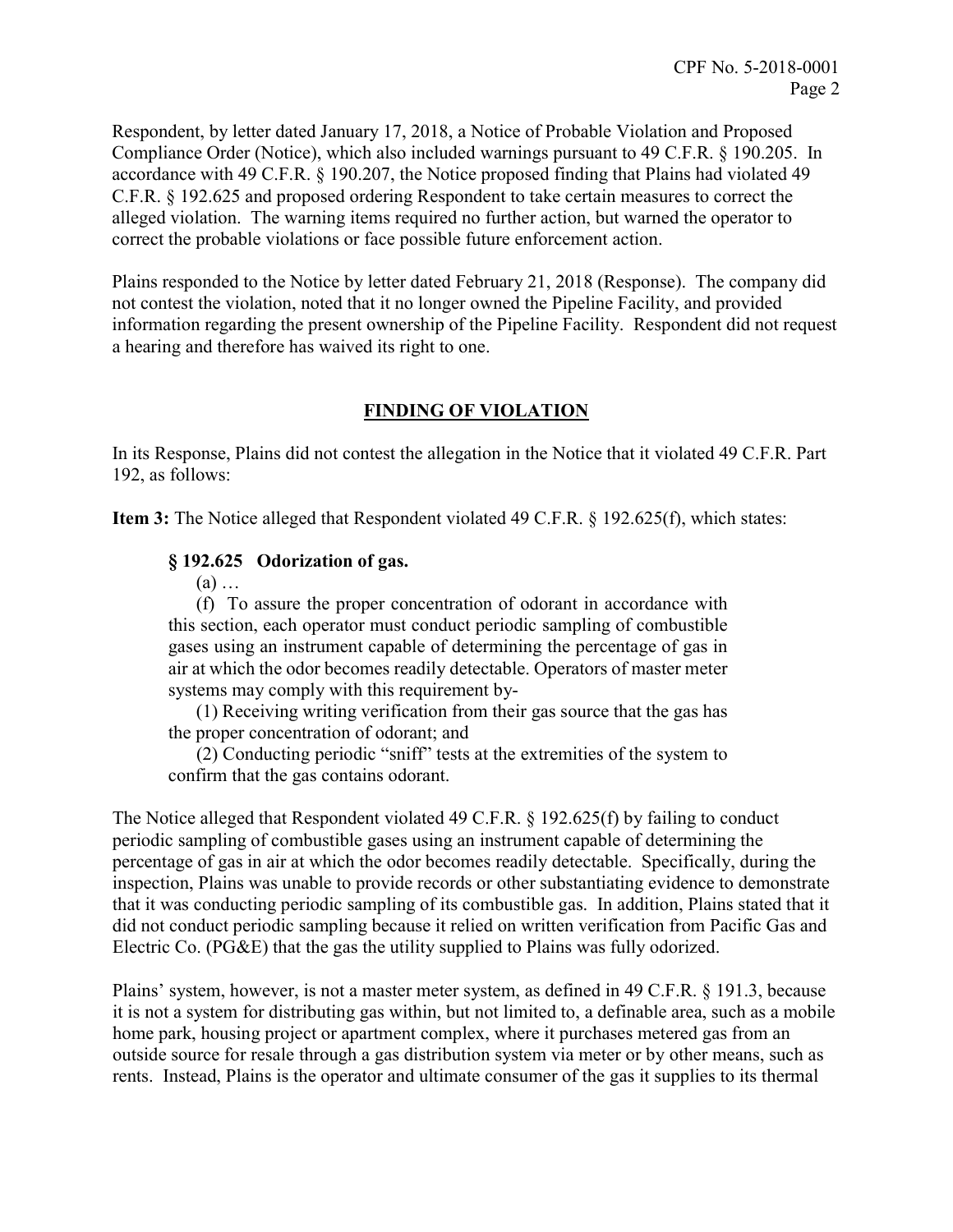oxidizer unit and process heater at the Terminal.<sup>4</sup> Because Plains is not an operator of a master meter system, as defined in § 191.3, it cannot rely on written verification from its gas source that the gas has the proper concentration of odorant pursuant to  $\S 192.625(f)(1)$ .

 Respondent did not contest this allegation of violation. Accordingly, based upon a review of all of the evidence, I find that Respondent violated 49 C.F.R. § 192.625(f) by failing to conduct periodic sampling of combustible gases using an instrument capable of determining the percentage of gas in air at which the odor becomes readily detectable.

 This finding of violation will be considered a prior offense in any subsequent enforcement action taken against Respondent.

# COMPLIANCE ORDER

The Notice proposed a compliance order with respect to Item 3 in the Notice for violation of 49 C.F.R. § 192.625(f). Under 49 U.S.C. § 60118(a), each person who engages in the transportation of gas or who owns or operates a pipeline facility is required to comply with the applicable safety standards established under chapter 601. However, Respondent is no longer the owner of the Pipeline Facility; since TransMontaigne is now the current operator, it is TransMontaigne's responsibility to complete the terms of the Compliance Order in order to comply with the terms of this Final Order. Pursuant to the authority of 49 U.S.C. § 60118(b) and 49 C.F.R. § 190.217, I request that TransMontaigne take the following actions to ensure compliance with the pipeline safety regulations applicable to its operations:

> 1. With respect to the violation of  $\S 192.625(f)$  (Item 3), TransMontaigne should develop a detailed written process for conducting periodic sampling of combustible gases using an instrument capable of determining the percentage of gas in air at which the odor becomes readily detectable and conduct the test as per the written procedures. The written procedure and periodic sampling records should be submitted to PHMSA within 180 days of receipt of the Final Order.

 It is further requested that TransMontaigne maintain documentation of the safety-improvement costs associated with fulfilling this Compliance Order and submit the total to the Director. These costs should be reported in two categories: (1) total cost associated with preparation/revision of plans, procedures, studies and analyses; and (2) total cost associated with replacements, additions and other changes to pipeline infrastructure.

## WARNING ITEMS

With respect to Items 1 and 2, the Notice alleged probable violations of Part 192, but did not propose a civil penalty or compliance order for these items. Therefore, these are considered to be warning items. The warnings were for:

 $\overline{a}$ 

<sup>&</sup>lt;sup>4</sup> Notice at 3, fn. 6; Plains All American Pipeline, LP, Decision on Reconsideration, CPF No. 5-2009-0018 (Aug. 30, 2013).